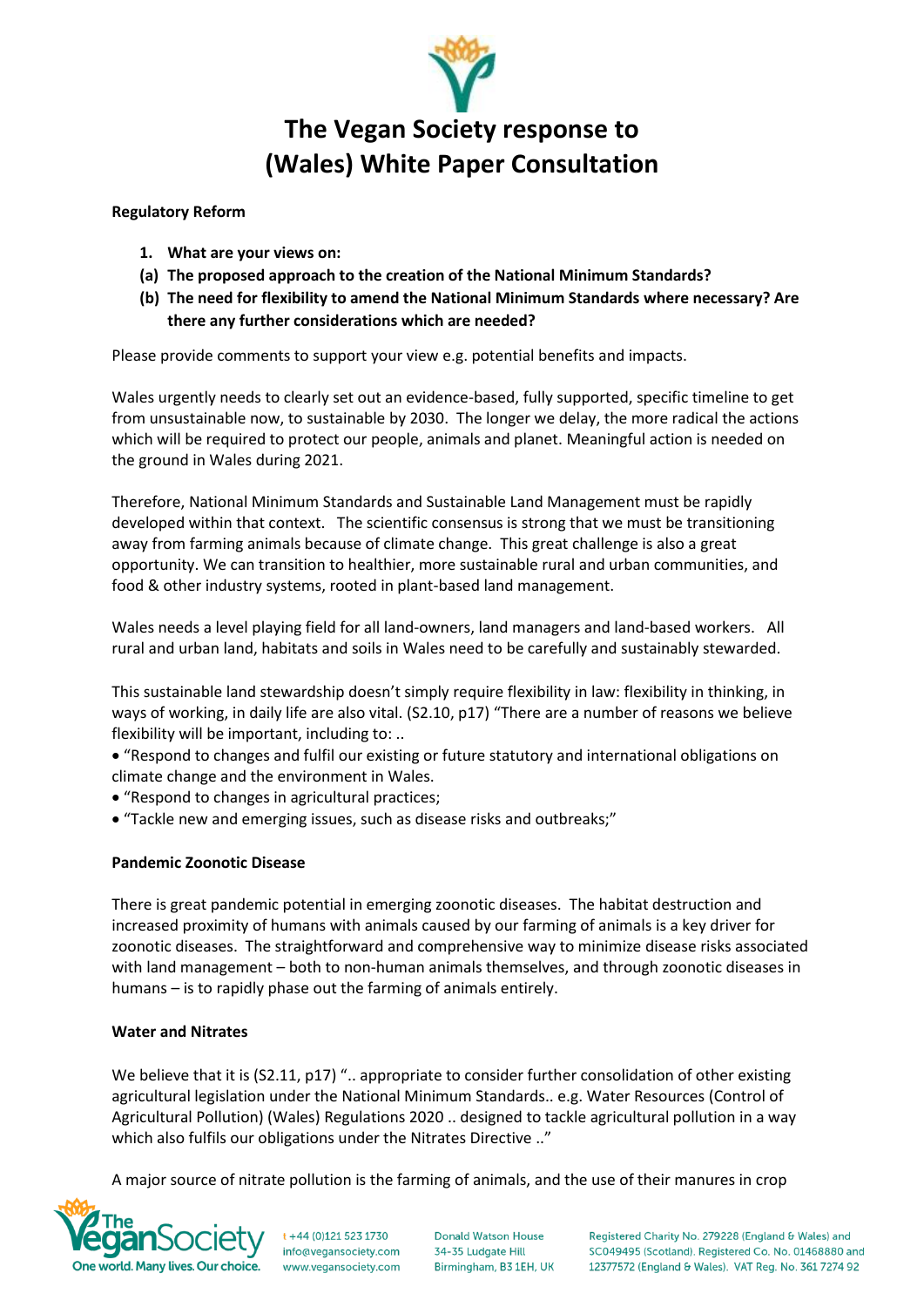

growing. Agrochemical nitrate fertilizers are also a significant problem. As part of the shift to a sustainable food system, Wales needs to be investing in plant proteins from leguminous crops. These legumes can help replace both dietary proteins from animals, and agrochemical nitrate fertilizers for crops. Nitrogen-fixing trees and shrubs such as alder, laburnum and gorse will also be vital in windbreaks and as nurse crops for agroforestry in so-called 'less favourable' areas.

Therefore, the proposed creation of Welsh National Minimum Standards by consolidation of existing legislation (S2.1, p15) "which currently underpins the Cross Compliance requirements into secondary legislation with limited modifications and additions where necessary." does not go fast enough, nor far enough.

- **2. What are your views on:**
- **(a) How advice and guidance can effectively support farmers to understand the National Minimum Standards; and**
- **(b) The further considerations needed for advice and guidance? For example, what form guidance should take, who should provide it, the scope of guidance and how farm advisory services may support farmers.**

Please provide comments to support your view, e.g. potential benefits and impacts associated with the considerations.

## **Peer-to-Peer Advice and Guidance**

Wales must avoid 're-inventing the wheel' on Sustainable Land Management, when much of the knowledge, skills and resources are not new. For example, the Permaculture Movement has been sharing knowledge on sustainable land stewardship – much of it observed from surviving (postcolonial) Indigenous cultures – for almost 50 years. Globally Indigenous people currently steward some 80% of the surviving biodiversity of Earth.

Wales needs to make peer-to-peer learning a top priority for Sustainable Land Management. Many of the most qualified people to give advice and guidance on SLM to land managers, are those already practicing SLM. Existing SLM innovators need support to record and share their knowledge, experience and advice. This peer-to-peer knowledge and skill sharing should also be financially rewarded, as with Public Goods. The current SARS-CoV-2 pandemic has greatly increased our understanding of remote learning. Therefore, land managers also need to be equipped with remote teaching & learning skills and infrastructure, including reliable fast broadband. Then, experts in sustainable land stewardship can more quickly and effectively share their knowledge, skills and best practice without always needing to travel.

Some of the key information which land managers need will also come from the oldest surviving Welsh farmers. This is because some of the necessary techniques – such as how to tend orchards – has largely been lost in the past few decades.

There are already a significant number of people practicing innovative sustainable land stewardship in Wales, Scotland and other temperate countries. For example, Jenny Hall and Iain Tolhurst are two such experts based in England, co-authors of the handbook, Growing Green – Organic Techniques for a Sustainable Future (https://veganorganic.net/product/growing-green/). All these existing practitioners have vital advice and guidance to share. Researchers at institutions such as the Institute of Biological, Environmental & Rural Sciences (IBERS), Aberystwyth University and expert practitioners at Paramaethu Cymru (Permaculture Wales) are in contact with many of these people.



 $t + 44 (0)121 523 1730$ info@vegansociety.com www.vegansociety.com **Donald Watson House** 34-35 Ludgate Hill Birmingham, B3 1EH, UK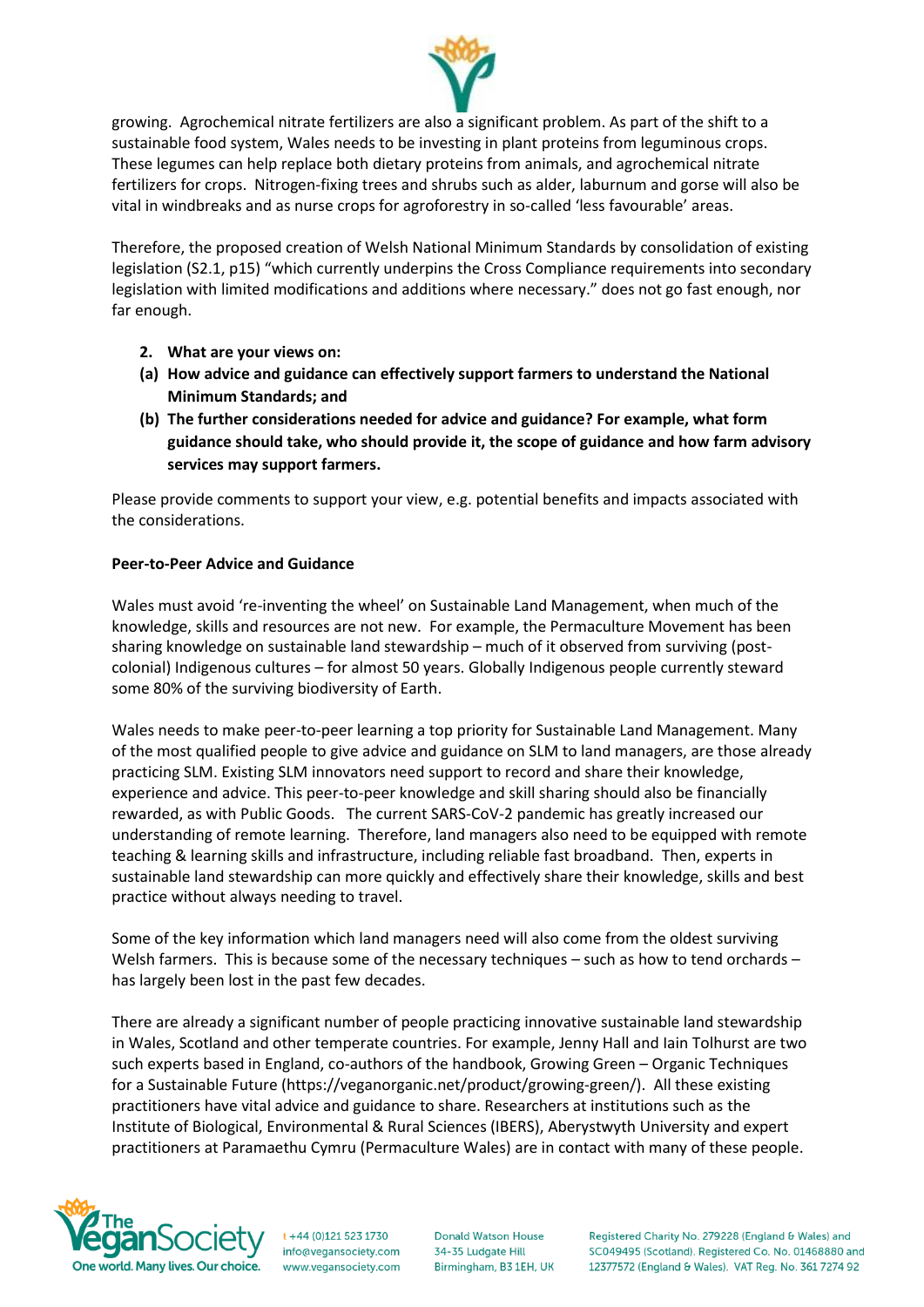

Farm Advisory Services staff, and others, need to learn from these sustainable land stewardship practitioners. The practitioners need administrative and legal support to establish and use best practice in delivering their expert knowledge and skills training. In these ways, policy and practice can improve to meet the needs of current and future land stewards.

**3. What are your views on the proposals for civil sanctions to enable proportionate enforcement of regulations? Are there any further considerations which are needed?**

# **Please provide comments to support your view, e.g. potential benefits and impacts associated with the considerations.**

We are focused upon positive outcomes for people, animals and environment. Therefore, avoiding damage in the first place, and rapidly restoring any damage which takes place, are high priorities for us. Thus, we wish to see processes that focus upon support for stopping harm, pro-active compliance with guidelines for avoiding harm, and rapid, careful restoration where harm has already been done. We broadly agree that, (S2.33, p23) "[I]ssuing a compliance or restoration notice .. as the cost of taking action to restore damage caused or to return to compliance could be higher than the cost of a monetary penalty .. could therefore act as a greater deterrent."

We also support the proposed Enforcement Undertaking (EUT) for similar reasons, (S2.34-35, p23) "An alternative approach .. would be for a regulator to be able to accept an EUT from a farmer or land manager. ..EUTs are widely regarded by regulators and offenders as one of the most effective enforcement mechanisms."

# **Unnecessary Harms of Animal Farming**

All artificially breeding of animals for human purposes is harmful to the welfare of the individual animal involved. We now know that artificially breeding sheep, cattle and other ruminants also harms the global environment through greenhouse gas emissions. A small number of animal farmers have felt able to publicly admit the harms to their mental health involved in sending the animals in their care to slaughterhouses. Jay Wilde, former cattle ('dairy' and 'beef') farmer says, "You knew that you were taking them to what must be a terrifying experience. It was soul destroying, that's how it felt. It was very difficult to do. But wanting to keep the farm working as a farm…"

We want to support land managers to develop land stewardship techniques which are good for them, their communities, the animals who share their land, and the planet. The evidence for plantbased land management techniques for climate change mitigation, local environmental improvements, our own health, and for resilient land management enterprises, is well-establish. Therefore, we advocate a transition towards plant-based techniques. A key step is the end to our artificial breeding of animals including for farming, and to our slaughter of farmed animals.

As the white paper says, (S2.41 p25) "Some activities are already prohibited under existing regulation. We need to consider whether it would be appropriate to prohibit other activities which are known to be detrimental or have the potential for harm to the environment and animal health and welfare, under the proposed regulations;"

## **SLM – Future support**

**4. What are your views on the proposed purposes for funding in support of the delivery of SLM? Are there other purposes which you feel should be considered?**



 $t + 44 (0)121 523 1730$ info@vegansociety.com www.vegansociety.com

**Donald Watson House** 34-35 Ludgate Hill Birmingham, B3 1EH, UK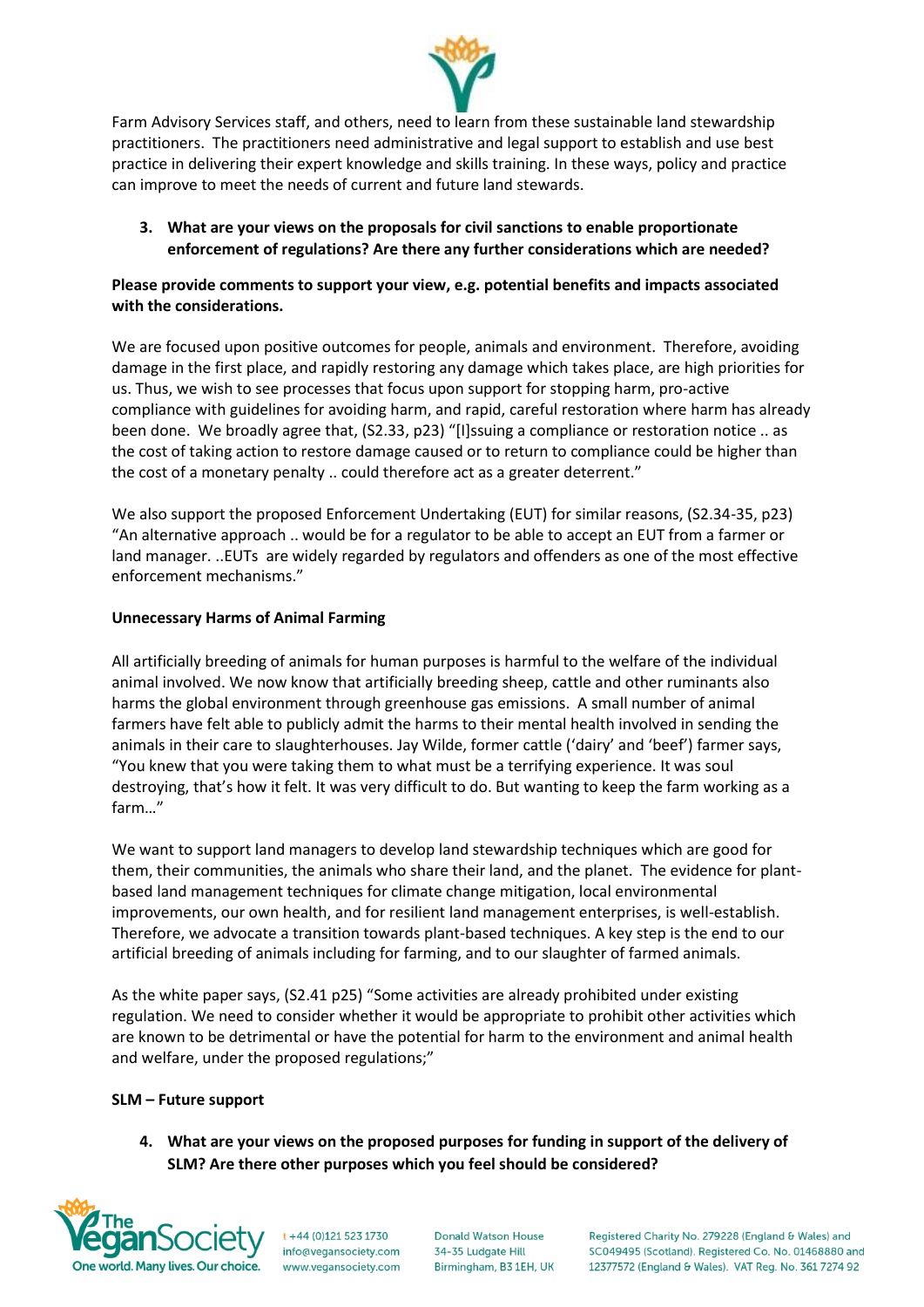

For the delivery of Sustainable Land Management:

- Your current definition of SLM is in error. Animals are not 'land resources'. Animals are sentient beings, and have a right to exist purely for their own purposes.
- Transitioning towards plant-based methods must be an explicit purpose of SLM funding. This is required to bring SLM in line with scientific consensus on the damaging climate impact of animal farming.
- Farmers who reduce their GHG emissions by moving away from animal farming into more climate friendly land-use will reduce their short-term and long-term carbon, methane and nitrous oxide footprints. It must be explicit that land managers will get financial returns and other tangible benefits in return for these forms and methods of GHG reductions.
- Increased land area for sustainable agroforestry and woodland restoration needs to be an explicit purpose of funding.

We reject the proposed definition (S2.52, p28) of Sustainable Land Management (SLM) because it classifies sentient beings capable of suffering – animals – as 'land resources':

"The use of land resources, including soils, water, animals and plants, for the production of goods to meet changing human needs, while simultaneously ensuring the long-term potential of these resources and the maintenance and enhancement of their environmental benefits".

We fundamentally disagree with the Welsh Govt assertion, (S2.56, p29) "We have concluded that our adoption of SLM and its delivery as the goal of future agricultural policy and support will enable us collectively to respond to these challenges."

Whilst animals are still being artificially bred for farming, Wales will neither be able to fulfill the letter nor the intent of the Well-being of Future Generations (Wales) Act 2015 and the Environment (Wales) Act 2016. Research recently published in the Lancet suggests that Wales has also used up our cumulative, global fair share of carbon dioxide (CO2) emissions, overshooting by perhaps c. 3 thousand million tonnes (GT).

Animals have the right to exist and live purely for their own purposes. We have no ethical right to treat them as 'resources', nor to use animals for 'production of goods to meet .. human needs'.

The damaging impacts upon animal welfare, and upon animal as well as human and planetary health, must finally be recognized – in the light of the SARS-CoV-2 pandemic if for no other reason. Yet these harms are omitted (S2.44 p27) "The impacts of some intensification practices on farmland biodiversity, air and water quality, public health and the climate are increasingly recognised as issues that must be urgently addressed."

The well-being of animals is also a 'non-market' and public good. It is a basic ethical principle in our society that it is wrong to cause harm unnecessarily. Harm to sentient beings is particularly recognized as unethical, through the concept of 'suffering'. The cognitive dissonance of the harms inherent in artificially breeding animals and farming them and sending them to slaughterhouses is utterly opposed to human well-being.

The Sustainable Farming Scheme (SFS) must be ethically sustainable. None of the positive aims of this work can be fully achieved without ensuring a decent quality of life for land and farm managers and workers, and everyone in the rural and urban communities around them. Robust social 'safety



 $t + 44 (0)121 523 1730$ info@vegansociety.com www.vegansociety.com

**Donald Watson House** 34-35 Ludgate Hill Birmingham, B3 1EH, UK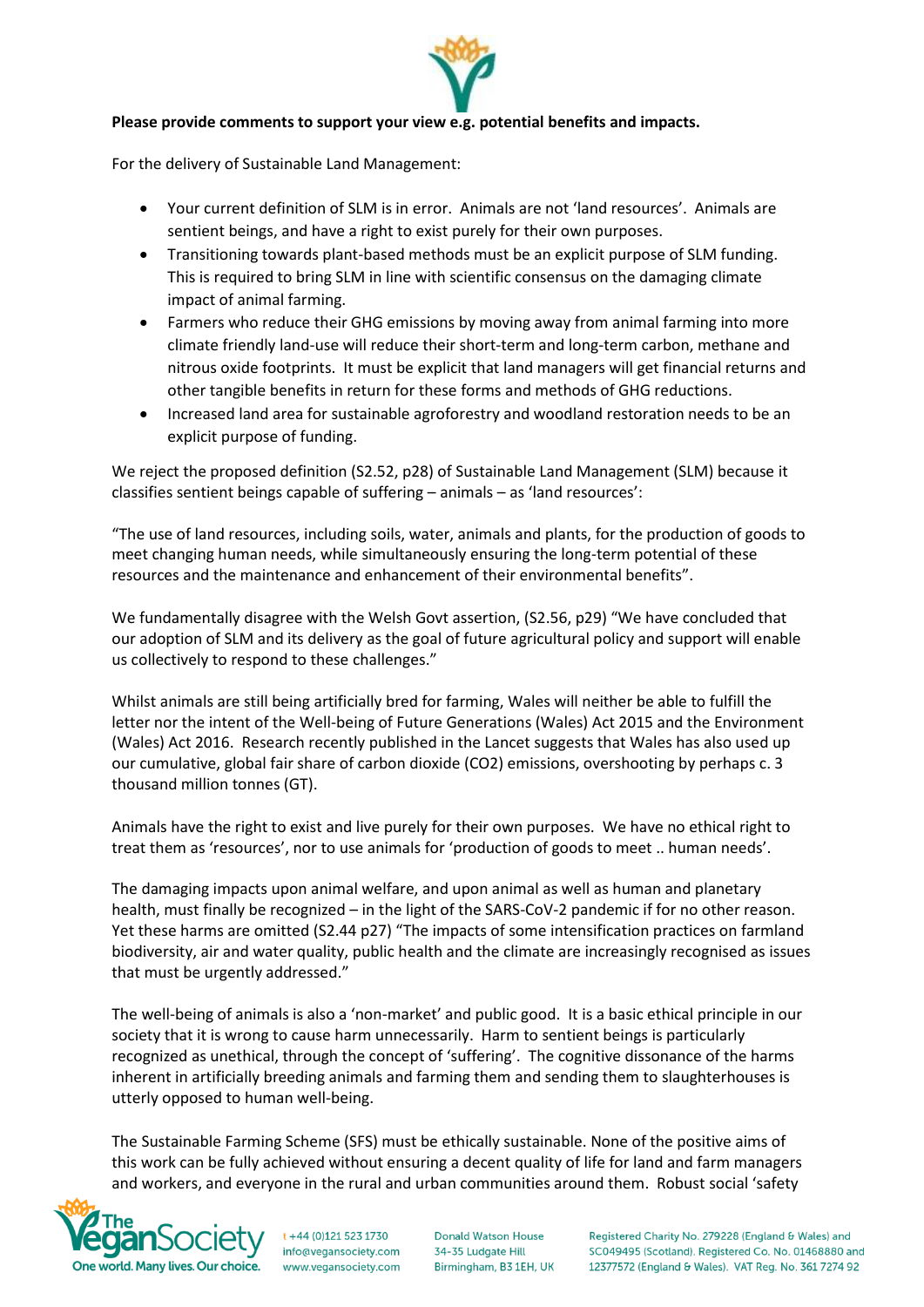

nets' are vital. "The best way to incentivize farmers" (S2.63) is to ensure they are free to focus on their land stewardship work, and on peer-to-peer learning. Land managers, and their families & communities need to know that their fundamental life needs will be met.

Wales urgently needs to embrace the full potential of the transition to plant-based land management methods. (S2.62. pp29-30) "We expect these outcomes can be delivered by a combination of changes to farming practice, infrastructure improvement and some changes to current land use". To "enable the agriculture sector to decarbonize" (S2.64) (and de-methane-ize, and de-nitrous oxide-ize) means returning a significant portion of the Welsh landscape to woodland or forest. Wales also needs a much smaller number of total ruminant animals. Most of the ruminant animals in Wales will need to be those which can live free in appropriate habitats natural or seminatural habitats, not farmed.

We therefore support the purpose of SLM funding: (S2.74, p32) "To increase levels of carbon sequestration through land management, (including woodland creation and management, the introduction of agroforestry, the restoration of peat bog functionality, salt marsh restoration and increasing levels of soil organic matter in improved agricultural land) to help achieve the requirements of Welsh Ministers with regard to the delivery of Welsh Governments 'net zero by 2050' ambition"

However, the role of habitat restoration and restoration of tree cover needs greater prominence. Restoring habitats is a key part of sustainable land stewardship.

Continuing to farm large numbers of sheep, cattle and other ruminant animals is not tenable in Wales. This is due to the significant greenhouse gas emissions we create by farming ruminant animals. Also, Wales cannot afford the huge opportunity cost of failing to sequester more carbon in the Welsh landscape by taking land out of commercial grazing. Much of that currently grazed land is urgently needed to have diverse former habitats restored, and to be brought under sustainable forestry management.

We must finally be honest about the true impacts of the 'domestication' of animals. Artificially breeding animals into farming is fundamentally incompatible with the health and welfare of those animals, ourselves and our shared natural environment. This is in line with your statement (S2.74, p32) "One of the key principles underpinning the Wales Animal Health and Welfare Framework is "prevention is better than cure" to minimise animal disease and associated welfare impacts."

One explicit purpose of SLM is (S2.74, p32) "To significantly reduce or eliminate ammonia and any other losses from farms to air and water which are harmful to public health and/or injurious to riparian and other sensitive habitats;". A primary agricultural source of ammonia is farmed animal manures (https://www.aber.ac.uk/en/media/departmental/ibers/pdf/innovations/99/99ch8.pdf). The straightforward way to eliminate Welsh agricultural ammonia, is to end the farming of animals.

Another explicit aim of these policies is (S2.78, p33). "reducing emissions from red meat production". Again, the straightforward way to eliminate Welsh greenhouse gas emissions from red meat production is to transition to plant-based farming and diets, away from farming cattle and sheep. This approach would also reflect the fact that consumption on 'red meat' is declining, both in the UK and globally, and many factors point to a continuation or acceleration in this decline.

## **Industry and Supply Chain**

**5. What are your views on the proposed priorities for industry and supply chain support?**



 $t + 44 (0)121 523 1730$ info@vegansociety.com www.vegansociety.com **Donald Watson House** 34-35 Ludgate Hill Birmingham, B3 1EH, UK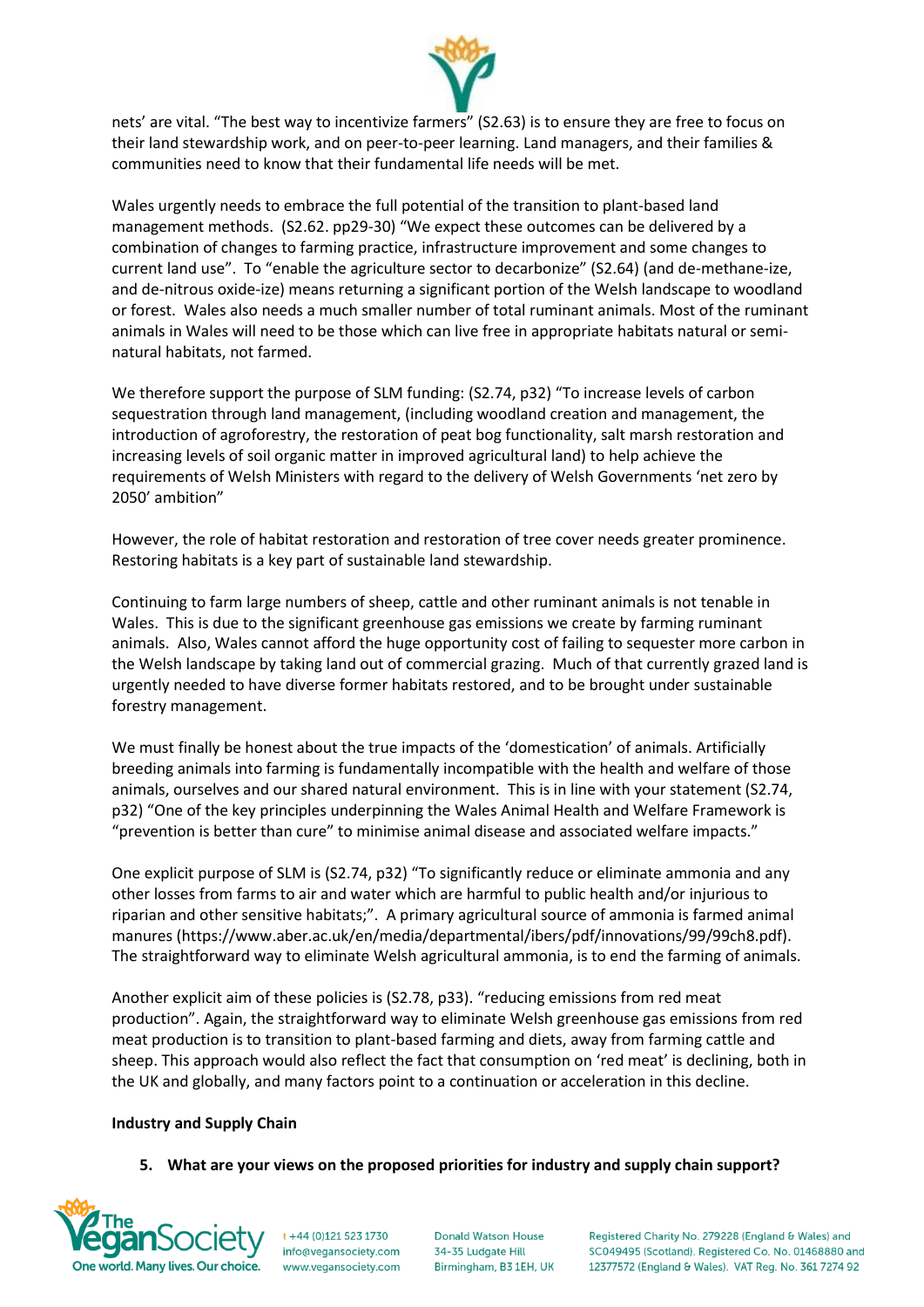

All aspects of Welsh land management, food, and industry need full support to rapidly adapt to the new realities. The priorities for industry and supply chain support should fully reflect our climate emergency, as well as changing public attitudes and developing public policy objectives.

The priorities should include:

- Support for supply chain in renewable plant-based construction materials, locking carbon in buildings and displacing high emission materials such as concrete.
- Support for development of more plant-based alternatives to animal products, ensuring Welsh food and farming is not left behind.
- Support for other industries to use the products of agroforestry and other plant-based land management techniques.

Industry and supply chain support must be robust and thorough. This is particularly urgent for our 'agri-food' system. However, the majority of other industries also need to be moving to Welshgrown plant-based raw materials as far as possible. Extensive use of locally grown plant-based construction materials, industrial feedstocks, fibres, pharmaceutical raw materials, where appropriate, fuels etc. are all integral to Sustainable Land Management in practice.

As the fastest growing segment of the UK food sector, plant-based food alternatives to animal protein should be a priority for industry and supply chain support in Wales. Plant proteins can reduce the GHG footprint of Welsh diets, and create valuable new opportunities for land managers. Plant proteins grow for food should mean higher returns for those farmers growing legumes in rotation. Annual and perennial legume crops can reduce the need for agrochemical nitrate fertilizer inputs, and improve soil health. Support for plant-based alternatives is essential for the environmental and economic sustainability of Welsh food and farming.

Changing complex systems is a so-called 'wicked problem'. People throughout the food system must co-ordinate complex and challenging changes with one another, to co-create new sustainable food system. Land managers, farmers, farm workers and rural communities need extensive specialist support. But this must be in collaboration with food manufacturers, retailers, and the whole of society: we all eat.

The same is true in other industries and supply chains transitioning to using plant-based feedstocks. Therefore, support must be co-ordinated throughout supply chains. Sustainable Land Management only works as part of a whole Sustainable Society Management system.

## **Collection and sharing of data**

## **6. What are your views on the proposed purposes for collecting, sharing and linking data?**

## **Please provide comments to support your view e.g. potential benefits and impacts.**

Data collection should be progressively more wide-ranging. All supply chains using agricultural crops should be included, to build up a picture of non-food uses. The impacts upon land and habitats through non-agricultural activities should also be tracked e.g. mining, building, recreation etc.

Data should also be collected on the total carbon sequestration rate and carbon storage capacity of the Welsh landscape. This should be monitored and measured against an estimate of the maximum carbon sequestration potential of land in Wales as a reference point. A recent estimate of the sequestration potential of land in Wales currently used for farming animals is up to 0.7 thousand



t +44 (0)121 523 1730 info@vegansociety.com www.vegansociety.com **Donald Watson House** 34-35 Ludgate Hill Birmingham, B3 1EH, UK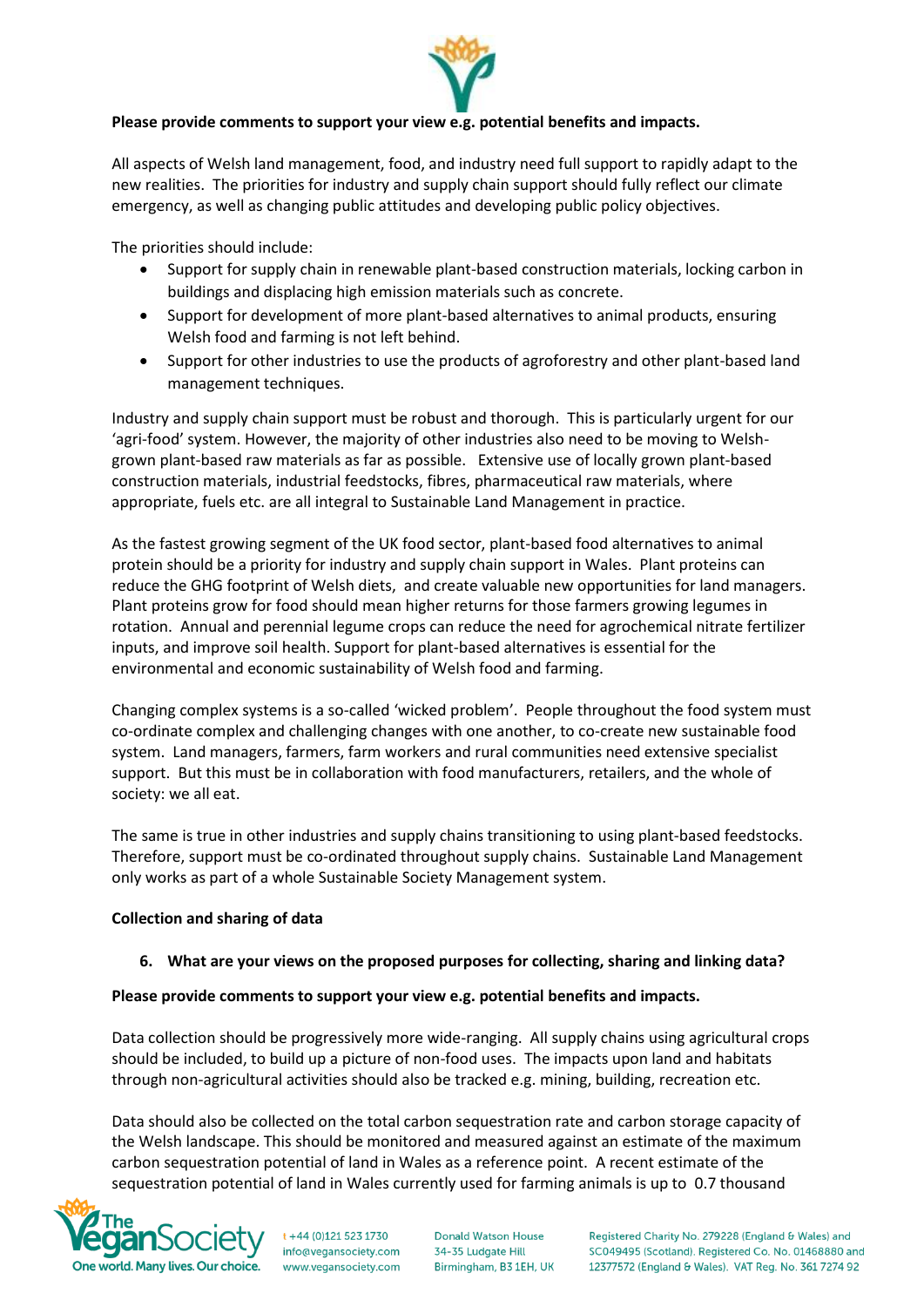

million tonne (GT) of CO2 [\(http://animal.law.harvard.edu/wp-content/uploads/Eating-Away-at-](http://animal.law.harvard.edu/wp-content/uploads/Eating-Away-at-Climate-Change-with-Negative-Emissions%E2%80%93%E2%80%93Harwatt-Hayek.pdf)[Climate-Change-with-Negative-Emissions%E2%80%93%E2%80%93Harwatt-Hayek.pdf\)](http://animal.law.harvard.edu/wp-content/uploads/Eating-Away-at-Climate-Change-with-Negative-Emissions%E2%80%93%E2%80%93Harwatt-Hayek.pdf). That is a significant contribution to drawing down what Wales owes due to historical CO2 emissions overshoot compared to global fair shares, of c. 3 thousand million tonnes (GT, estimate based upon https://www.thelancet.com/journals/lanplh/article/PIIS2542-5196(20)30196-0/fulltext).

Careful provision for people who cannot comfortably, quickly or accessibly use these data systems is also vital.

# **7. What are your views on the establishment of a national database for farms and livestock?**

# **Please provide comments to support your view e.g. potential benefits and impacts.**

The data on farmed animals should primarily be used to help bring about the end of farming animals. The straightforward way to promote the health and welfare of animals currently in farming, is to end our farming of animals: (S2.102, p40) "The primary purposes for the collection, sharing and linking of data are to .. Promote the health, welfare or traceability of animals;"

Bradley Nook Farm, run by Jay Wilde & Katja Wilde, is an example of a land manager prioritizing the health and welfare of formerly farmed animals, and sustainable land management. Their 71 cattle were all moved to sanctuary environments, 12 at Bradley Nook itself. [\(https://farmtransformers.org/bradley-nook-farm/\)](https://farmtransformers.org/bradley-nook-farm/). This is the best outcome for the cattle, for the local and global environment, and for the mental health of the farmers themselves.

# **Thinking about the SFS:**

**8. In terms of the future scheme, what are your views on the proposals to enable the data we collect on a farm to be used by farmers to track progress and demonstrate their sustainability credentials?**

## **Please provide comments to support your view e.g. potential benefits and impacts.**

The processes must be flexibly co-created with land managers, farmers, farm workers and local communities to be useful in practice. Peer assessment will be a key factor in determining the progress and sustainability of each land management enterprise.

Peer-to-peer sharing of information is also important. The best way for land managers to find and adopt beneficial innovative techniques is peer-to-peer, learning from someone who has already practiced these techniques.

# **9. What do you think needs to be considered in future to enable regulators to effectively monitor regulations?**

Meaningful collaboration with land managers, farmers, farm workers and local communities. That is the only way to ensure that the regulations are meeting the practical needs of the people on the ground. The regulations will need to be regularly updated, for example as more land managers use plant-based techniques such as natural regeneration of woodland, planting orchards, and green manuring.

## **Forestry and woodland**

## **10. What are your views on the proposed amendments to forestry legislation?**



 $t + 44 (0)121 523 1730$ info@vegansociety.com www.vegansociety.com

**Donald Watson House** 34-35 Ludgate Hill Birmingham, B3 1EH, UK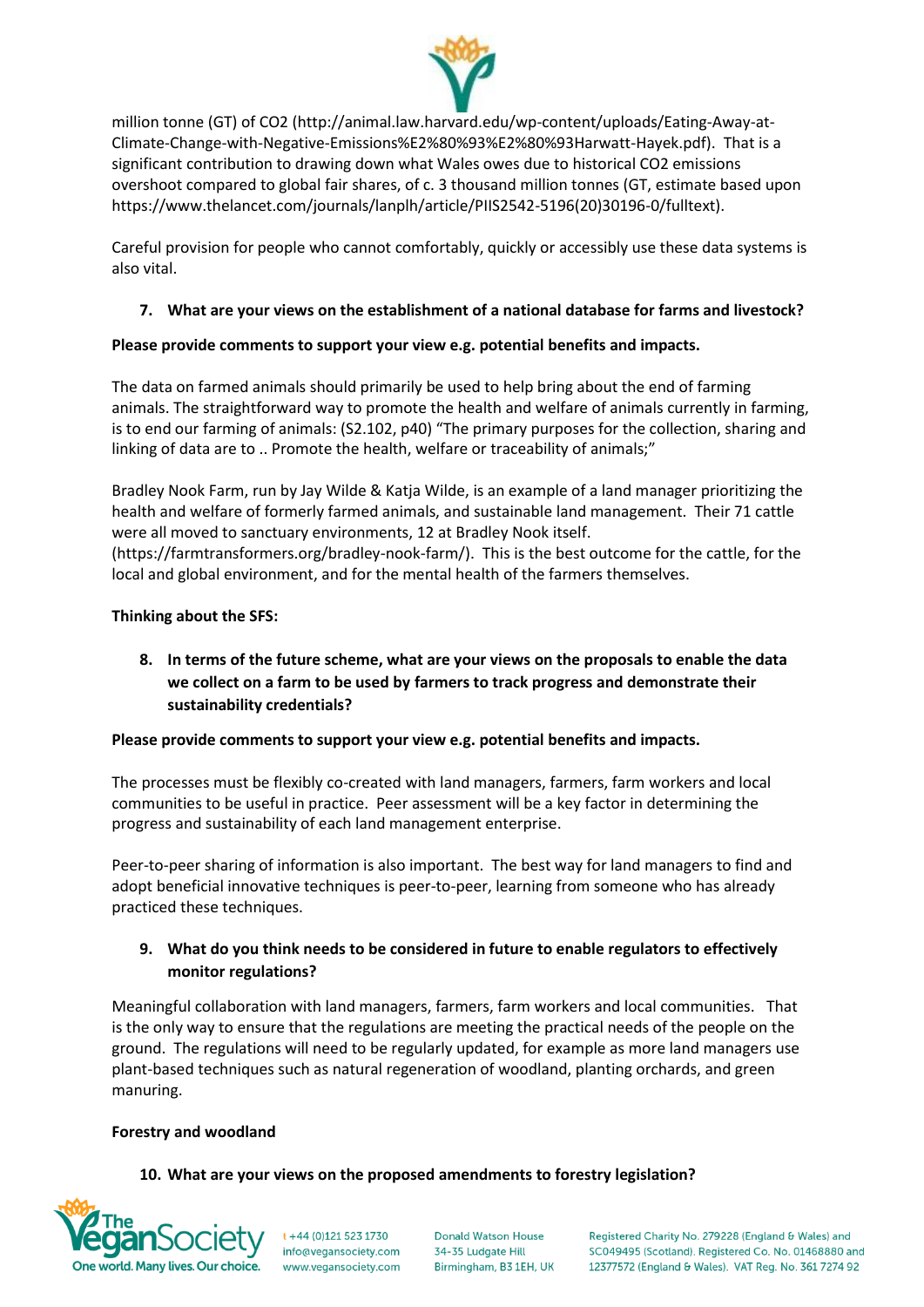

We support the aims set out in the future funding for woodland creation section (2.134 to 2.139) but note that these are not yet developed or included in the current proposals. When detailed proposals are brought forward, we would like to see:

- Productive agro-forestry incentivised heavily to reflect its dual value of carbon capture and production of sustainable food and materials.
- Support for naturally regenerated woodland where this is suitable and possible.

We must plan for productive trees and shrubs for food and other non-destructive products, both in orchards and interplanted in other land management systems. Increasing the prevalence of agroforestry across Wales should be a priority.

We must carefully study how, where and when natural woodland regeneration is the most appropriate land management approach. It is essential that natural regeneration is included alongside tree planting in any future funding for woodlands. Natural regeneration brings a number of ecological benefits when compared with planting and its inclusion would allow for more woodland creation.

# **11. What are your views on how the Welsh Government can support landowners in Wales to benefit from carbon markets for planting trees?**

We look forward to the 2022 Consultation (S2.139, p48) on trees: "We will consult next year on how we can support all types of landowners in Wales to benefit from carbon markets for planting trees, including how to address the upfront capital costs and advisory support which might be required."

At this point, we emphasize that planting and nurturing trees is a slow and skillful task. Natural woodland regeneration is at least as important. The wide potential of regenerated and planted trees for food, other non-destructive raw materials and habitat creation must be in proper balance to the market for the carbon which planted trees can sequester.

A recent estimate of the sequestration potential of land in Wales currently used for farming animals is up to 0.7 thousand million tonne (GT) of CO2 (http://animal.law.harvard.edu/wpcontent/uploads/Eating-Away-at-Climate-Change-with-Negative-

Emissions%E2%80%93%E2%80%93Harwatt-Hayek.pdf). That is a significant contribution to drawing down what Wales owes due to historical CO2 emissions overshoot compared to global fair shares, of c. 3 thousand million tonnes (GT, estimate based upon

[https://www.thelancet.com/journals/lanplh/article/PIIS2542-5196\(20\)30196-0/fulltext\)](https://www.thelancet.com/journals/lanplh/article/PIIS2542-5196(20)30196-0/fulltext).

# **12. Do you think it would be appropriate to allow joint landlord/tenant SLM scheme agreements?**

## **Please provide evidence to support your views e.g. the extent of the need, the likely benefits, drawbacks and impacts.**

There is a significant number of people who wish to enter land management but do not currently have access to land. Land-owners should be required to involve tenants in their SLM scheme agreements. Tenant farmers will often have complementary understanding of the land under their care, compared to the named land-owner.

## **Animal Health and Welfare**



 $t + 44 (0)121 523 1730$ info@vegansociety.com www.vegansociety.com **Donald Watson House** 34-35 Ludgate Hill Birmingham, B3 1EH, UK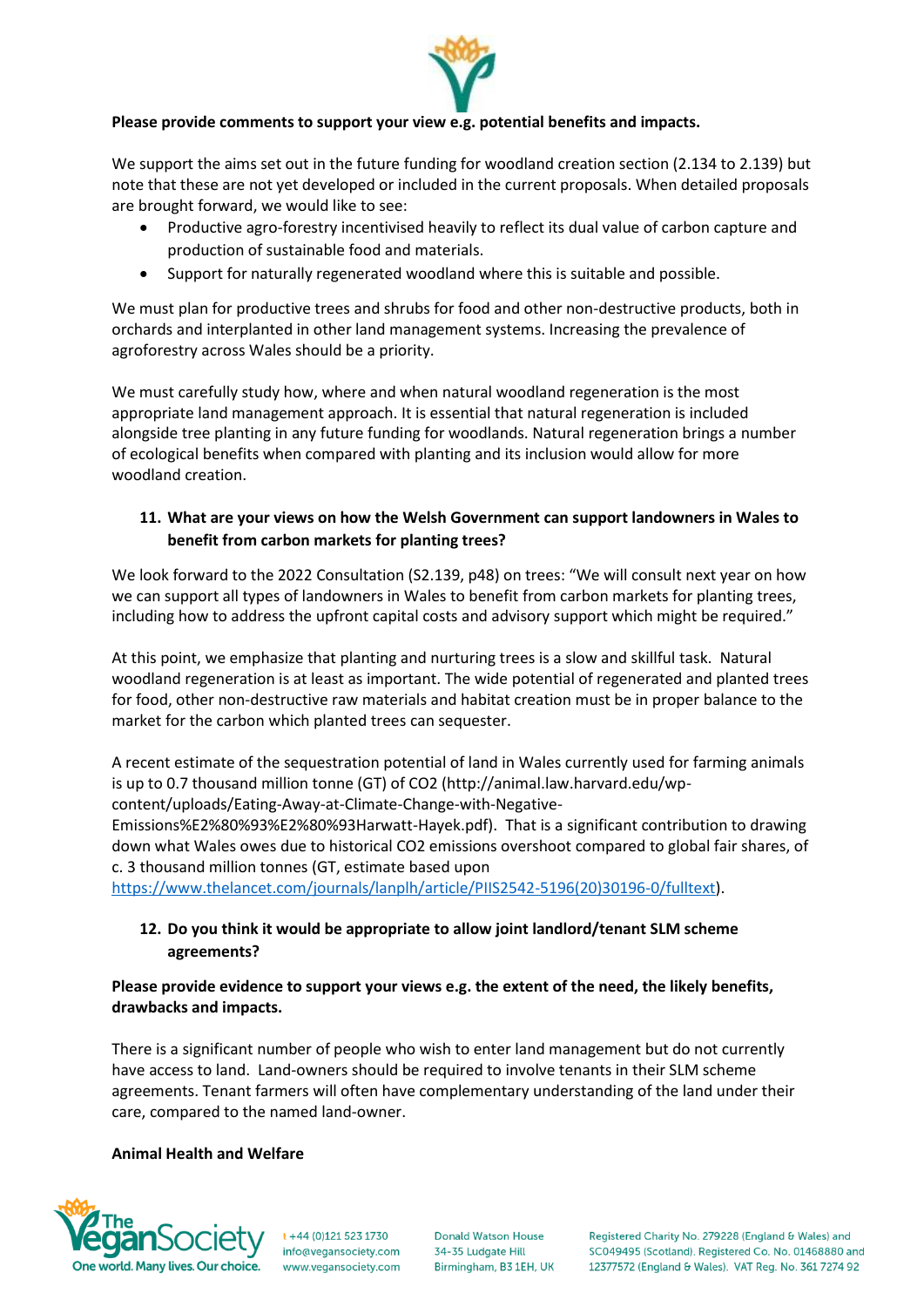

- **13. What are your views on the proposals for additional powers for Welsh Ministers to:**
- **(a) Establish Movement Control Zones to control the movement of animals, semen, embryos, animal products, animal by-products and/or other things that can spread infection e.g. equipment and utensils, in the event of a significant, new animal disease threat, where there is currently no or limited power to do this?**
- **(b) Specify 'animal', 'farmed animal', 'livestock', 'pet animal' and 'animals intended for agricultural purposes', beyond the current rigid traditional definitions to ensure animal disease control measures can be applied appropriately and flexibly to any species of kept animal where there is a potential disease risk?**

There are significant numbers of emerging infectious diseases with pandemic potential which are zoonotic, that is crossing into humans from non-human animal species (https://www.bmj.com/content/372/bmj.n485). Farming of animals is significant in many of these zoonotic potential pandemic diseases. Increased contact between humans and animals, and between animals of different species is a hallmark of animal farming. Also, the farming of animals is still one of the main causes of the habitats of free-living animal being destroyed or damaged. Those animals which survive are more likely to be forced into closer proximity with humans.

The straightforward and comprehensive way to minimize disease risks, both to non-human animals and through zoonotic diseases in humans, is to rapidly phase out the farming of animals entirely. We also need to end the trade in animals and their body parts. We should cease classifying animals as 'kept' or as 'property'. Instead, we must recognize that animals are sentient beings whose lives belong to themselves. When we stop interfering in their lives, we will dramatically decrease disease risks to ourselves, and to them.

## **Snares**

**14. What are your views on the proposal for a power to enable increased controls covering such matters as the manufacture, sale and use of snares? Do you think such a power is required? If not, why not? If so, what matters do you think the power should be used to address?**

Snares should be banned entirely. Non-harmful methods of trapping animals for their own benefit, such as for medical care and/or relocation away from harm, should be the only use for traps.

## **Integrated Impact Assessment**

# **15. What are your views on the impacts we have identified in the integrated impact assessments? Are there any further impacts that should be considered?**

## Draft Climate Change Impact Assessment

Wales urgently needs to become a net absorber of greenhouse gas emissions. This is both to do our part to avert ongoing climate catastrophe, and also, to be a 'good neighbour' to the Global Majority World who are still repairing European colonial damage to their societies. The current proposals are too little, and too slow.

In the Integrated Impact Assessment (IIA) you say (p3), "Taking Wales Forward 2016 – 2021 sets out



 $t + 44 (0)121 523 1730$ info@vegansociety.com www.vegansociety.com

**Donald Watson House** 34-35 Ludgate Hill Birmingham, B3 1EH, UK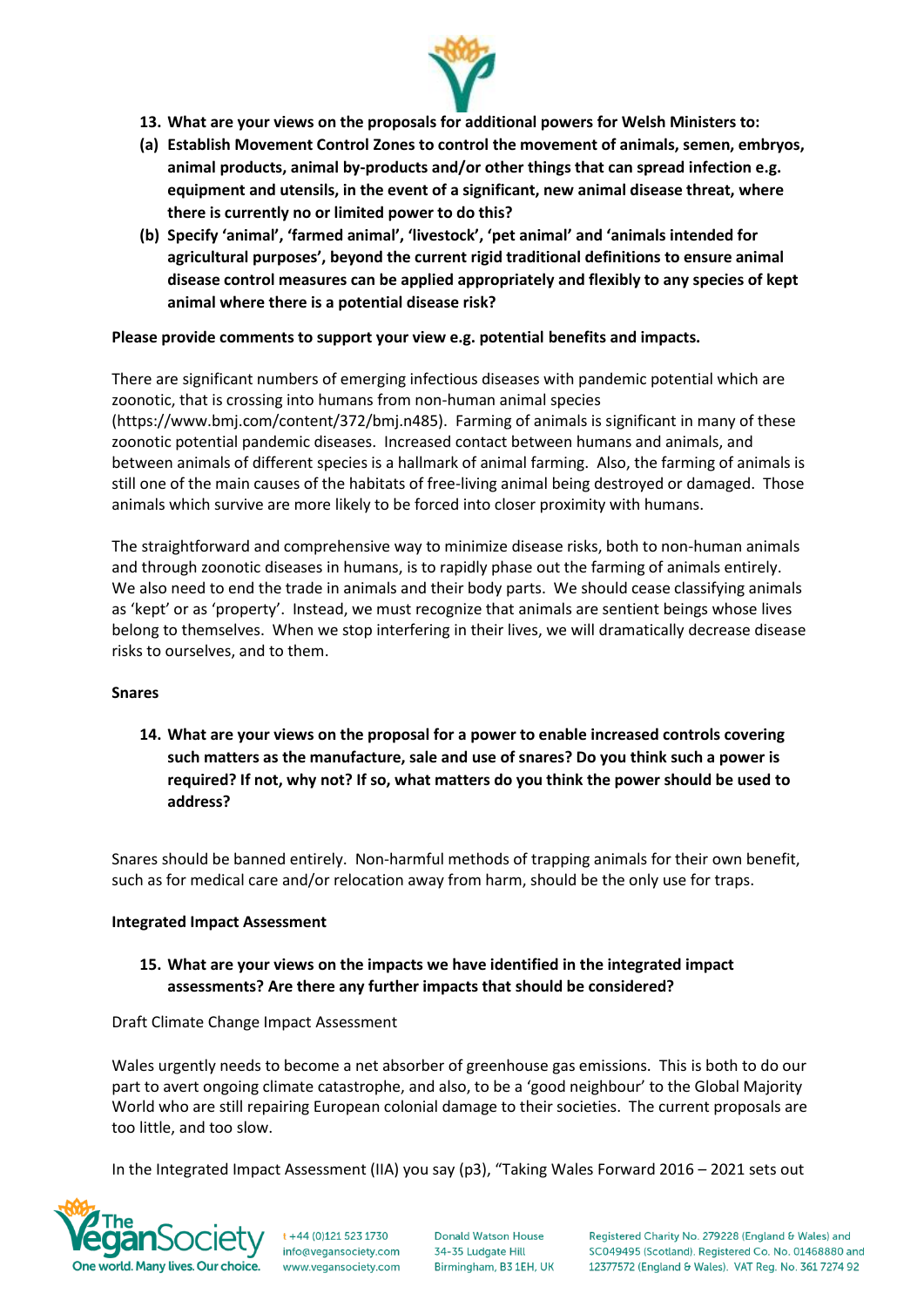

the Welsh Government's objectives in response to its obligations under the Well-being of Future Generations (Wales) Act 2015. The objectives contained within the document of direct relevance to this policy area are: .. "Make progress towards our goal of reducing our greenhouse emissions by at least 80% by 2050."

Yet, Welsh Government has already accepted that this target is outdated, and seriously insufficient. In the Consultation document (S1.19, p8) you state, "In 2019, we accepted the UK Committee on Climate Change (UKCCC) recommendation for Wales to increase its 2050 emissions reduction target from 80% to 95%, and declared an ambition to reach net zero." This is in line with the Committee on Climate Change Sixth Report (https://www.theccc.org.uk/publication/sixth-carbon-budget/) states, "Our recommended pathway requires a **78%** reduction in UK territorial emissions between 1990 and **2035**. In effect, bringing forward the UK's previous 80% target by nearly 15 years."

Furthermore, as part of The Global North, Wales must take responsibility for our fair share of the UK's total persisting historical greenhouse gas emissions. Overall, The Global North is responsible for an estimated 92% of historical CO2 emissions. The UK National fair share of a safe global carbon budget consistent with the planetary boundary of 350 ppm of atmospheric CO2 must account for this. This UK fair share of CO2 has recently been estimated

(https://www.thelancet.com/journals/lanplh/article/PIIS2542-5196(20)30196-0/fulltext) as 13 GT (thousand million metric tonnes). But robust estimates of UK territorial emissions (1850 – 1969) and consumption-based emissions (1970 - 2015) suggest that the UK has already emitted over 80 GT of CO2. Therefore, the UK has already overshot our total fair share by over 66 GT. This means that Wales has also used up our global fair share of CO2 emissions, overshooting by perhaps c. 3 thousand million tonnes (GT).

IIA p3 "The proposed policy supports the delivery of a number of outcomes which promote societal long-term needs such as climate change mitigation and the reversal of biodiversity decline whilst enabling farmers to continue to make a living from agriculture."

Wales need to be acting in THIS farming year with great urgency. The time for 'promoting' climate change mitigation and biodiversity recovery was the 1990s. Now we need urgent, decisive action. The necessary transitions for land managers are if anything more demanding than the conversion to Organic. Now, land managers need to be rapidly moving toward sustainable plant-based methods. To avoid climate catastrophe, absolute reductions of 10+% in methane, nitrous oxide and carbon dioxide emissions each year are now imperative. Like all countries in the Global North, therefore, Wales should be going further, faster towards net zero GHG overshoot, NOT just net zero current emissions

The Agriculture (Wales) White Paper & associated IIA must explicitly incorporate this urgency of action in 2021.

Therefore, moving away from land management based upon farming animals, towards agroforestry and other plant-based land management techniques is vital for Wales climate change obligations. Land managers need to be explicitly guaranteed immediate, complete support from the Welsh Government and wider society, to be able achieve these vital, urgent, dramatic transitions and GHG reductions. The impact of further delays is likely to be disaster.

## **Draft Well-Being Impact Assessment**

Current Government policies are causing ongoing harm to everyone who lives in Wales. We know we are harming ourselves, one another, our planet and the animals with whom we share our planet.



 $t + 44 (0)121 523 1730$ info@vegansociety.com www.vegansociety.com

**Donald Watson House** 34-35 Ludgate Hill Birmingham, B3 1EH, UK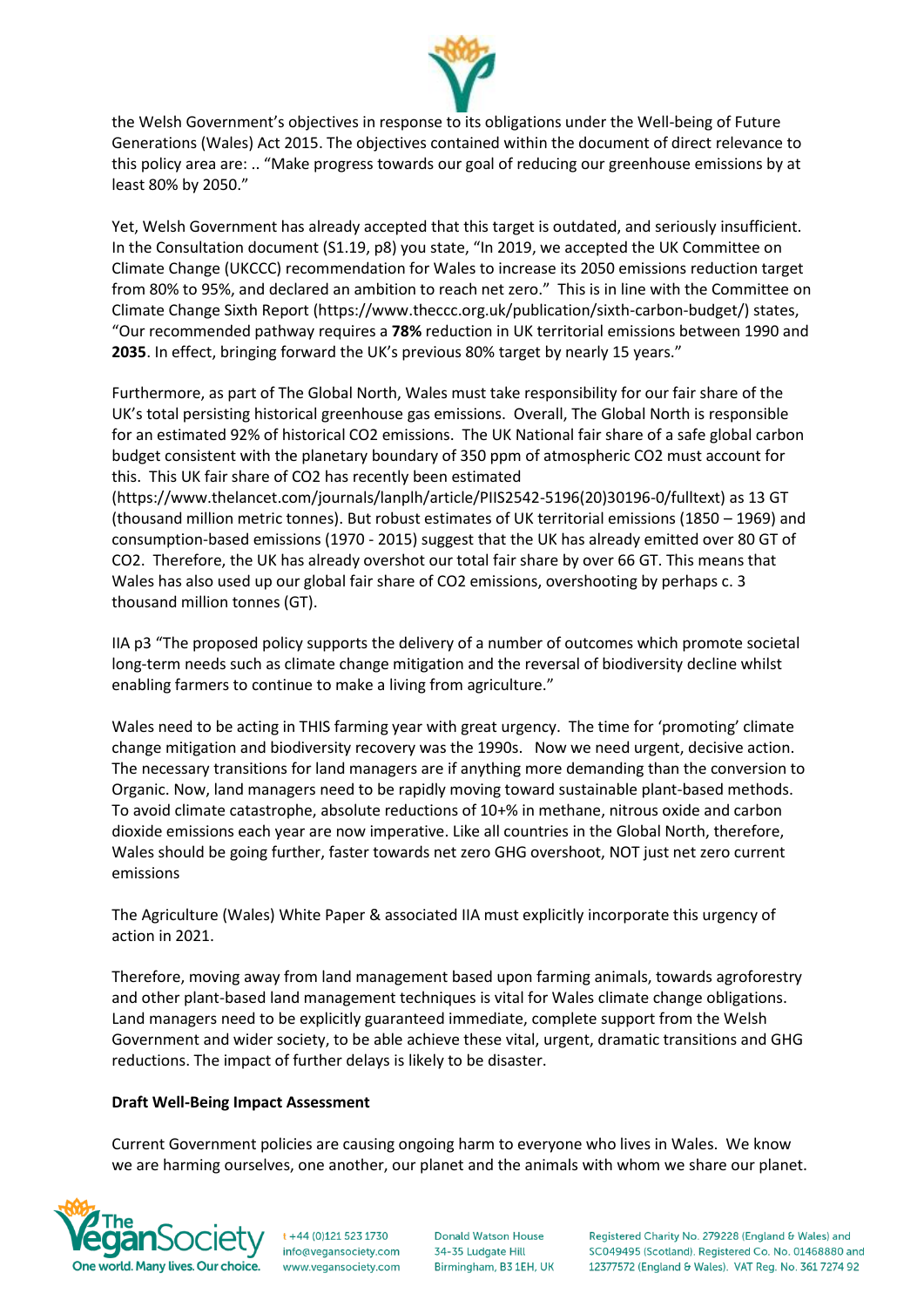

But our politicians are failing to take decisive practical and policy action to help end those harms.

It is a basic shared ethical principle in our society that it is wrong to do harm unnecessarily. Ongoing forms of harm which can be done to sentient beings, such as animals, are called 'suffering'. The UK Government have confirmed that it is impossible to avoid harm to animals which are farmed. Knowing that you are causing harm and suffering to animals causes harm to our own mental health. These harms and suffering are made worse when you are expected to ignore, deny and stay silent about them. All land managers, farmers and farm workers who are expected to cause harm to animals in their jobs, are subject to these mental health issues.

It is also well-established that our farming of animals is at the root of much harm and suffering through environmental damage, and unhealthy diets.

Therefore, we can see that in this white paper, the negative impacts of continuing to farm animals, and the positive impacts of moving away from the farming of animals, have not been comprehensively explored.

**16. Please also explain how you believe the proposed policy could be formulated or changed so as to have positive effects or increased positive effects on opportunities for people to use the Welsh language and on treating the Welsh language no less favourably than the English language, and no adverse effects on opportunities for people to use the Welsh language and on treating the Welsh language no less favourably than the English language.**

Support existing experts in temperate agroforestry and stock-free growing to translate their guides and advice into Welsh e.g. Plants for a Future. Paramaethu Cymru (Permaculture Wales) has already begun this task, and has extensive contacts with relevant experts.

# **17. We have asked a number of specific questions. If you have any related issues which we have not specifically addressed, please use this space to report them:**

We agree with Lesley Griffiths that 'it is possible to farm sustainably in a way that produces food, addresses climate change and restores biodiversity at the same time'. But this Agriculture white paper does not go far enough, fast enough to achieve those goals.

Wales urgently needs to clearly set out robust, supported, specific timeline to get to sustainable land stewardship by 2030. Meaningful action is needed in 2021. Wales has already overshot our cumulative, global fair share of carbon dioxide (CO2) emissions by c. 3 thousand million tonnes (GT). We urgently need to become a net absorber of carbon dioxide, methane and nitrous oxide.

Our farming of animals is a key driver for zoonotic disease pandemics. The straightforward to minimize these risks is to rapidly phase out the farming of animals.

Wales does not have time to 're-invent the wheel' on Sustainable Land Management. We presume Welsh policy makers are carefully studying Scotland. Many of the most qualified people to give advice and guidance are existing SLM practitioners & innovators. The pandemic means we've rapidly developed remote learning. We need to equip land managers with remote teaching & learning skills and infrastructure, so they can share their knowledge, skills and best practice rapidly without travelling. Policy makers, advisors & administrators can then much more effectively learn from and support practitioners.



 $t + 44 (0)121 523 1730$ info@vegansociety.com www.vegansociety.com **Donald Watson House** 34-35 Ludgate Hill Birmingham, B3 1EH, UK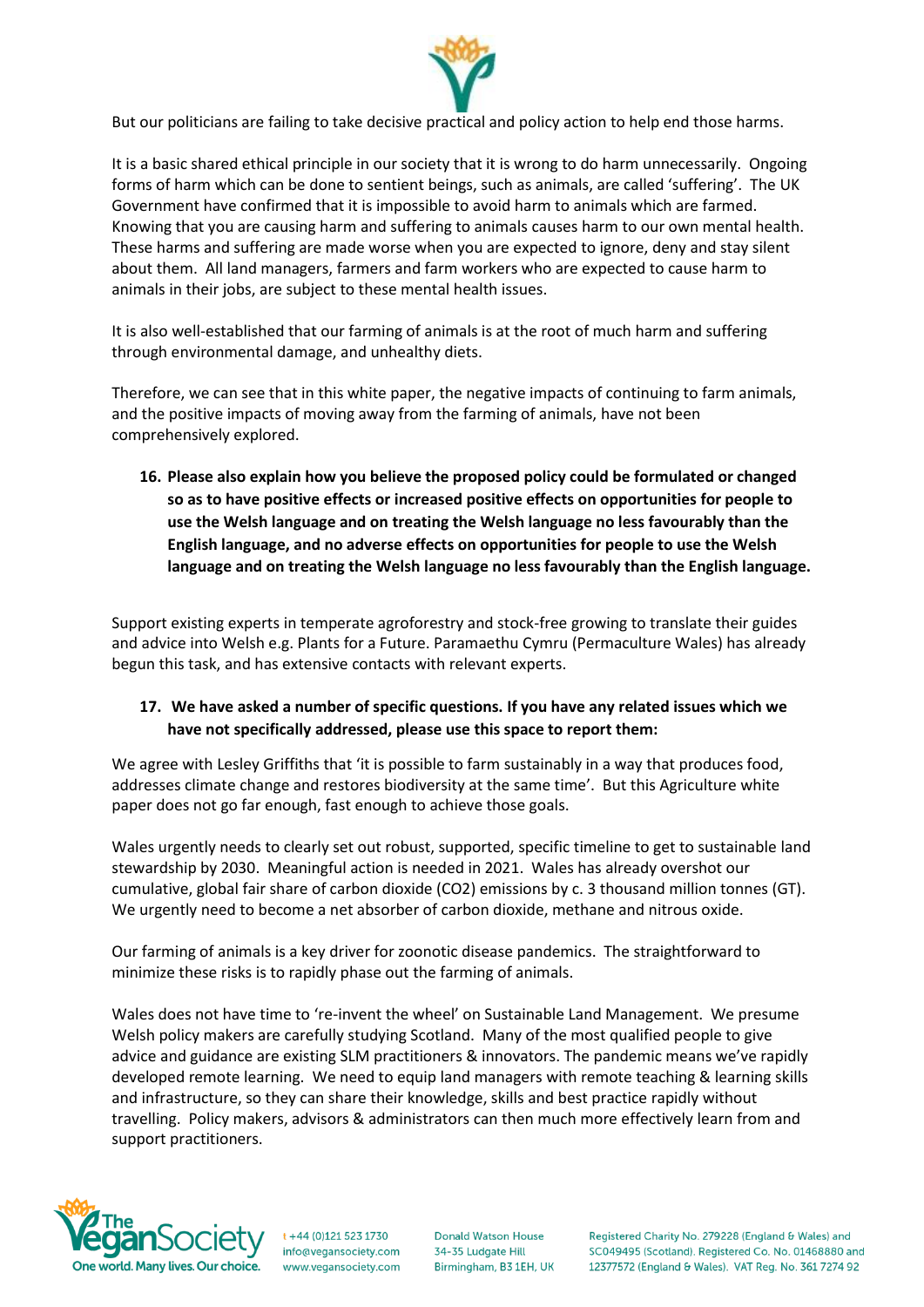

Land management in Wales needs to achieve net zero greenhouse emissions, not just carbon dioxide (CO2), but also methane (CH4) and nitrous oxide (N2O). Methane and nitrous oxide are powerful greenhouse gases with different behaviours in the environment to carbon dioxide. Because methane has a short (~10 yr) lifetime in the atmosphere, reducing methane sources shows climate change benefits quickly. Because nitrous oxide is such a powerful greenhouse gas (c. 290 times the warming potential of carbon dioxide) relatively small reductions in nitrous oxide production can bring significant climate change benefits.

Therefore, methane and nitrous oxide need different and specific policy, practice, measuring and monitoring than carbon dioxide. For example, ruminant animals naturally produce significant methane emissions. Before we started increasing their numbers by artificially breeding them, ruminant animal methane emissions were in balance with the wider environment. Therefore, we need to incorporate the natural methane budget of free-living ruminant animals (e.g. deer) into our accounting. We can reduce atmospheric methane concentrations – and fully 'repay' historic methane emissions from animal farming in Wales – by not artificially breeding any more generations of farmed animals.

Many land managers have diverse GHG management opportunities such as agroforestry to improve carbon sequestration on a farm, grow nitrogen-fixing trees & shrubs, and supply renewable fuels. For example, Wales needs to be investing in leguminous annual and perennial crops, to transition towards plant protein foods, improve soils and in agroforestry. It is possible in principle for land managers to become net GHG sinks, and thus be drawing down emissions from other industries, and historical emissions. So, the full carbon dioxide and methane and nitrous oxide emission reductions which these land stewardship techniques achieve must all be fairly and fully rewarded.

We seek land stewardship techniques which are good for land managers, their communities, the animals who share our land, and the planet. Therefore, we advocate transitions towards plantbased techniques. A key step is the end to our artificial breeding of animals including for farming, and to our slaughter of farmed animals.

As the white paper says, (S2.41 p25) "Some activities are already prohibited under existing regulation. We need to consider whether it would be appropriate to prohibit other activities which are known to be detrimental or have the potential for harm to the environment and animal health and welfare, under the proposed regulations;"

The transition to a sustainable Wales must be a just transition. Sustainability includes social sustainability. Everyone should be empowered to access a healthy, sustainable, varied plant-based diet, including agricultural workers, their families and communities. It is straightforward to meet these criteria with predominantly locally grown plant-based diets centred on whole grains, legumes, vegetables, fruits and nuts, supplemented by a small proportion of ethically traded imports. Therefore, everyone in the food system in Wales needs to be empowered to move toward plantbased solutions. So, we support sustainable remuneration for everyone working in land management.

It is becoming clear that Henry Dimbleby in his 'National Food Strategy for England Part 2' (due to be launched this year) will also call for reduced production and consumption of meat in view of the Climate Emergency. In a recent presentation to the Food & Drink Sector Council, "Dimbleby is said to have reserved some of his biggest criticism for intensive farming methods and the UK's excessive consumption of meat, linking it to climate change." (https://www.thegrocer.co.uk/health/henrydimbleby-set-to-call-for-radical-overhaul-of-food-system/654330.article). The situation in Wales is different to some extent, but Wales is not free from these criticisms.



 $t + 44 (0)121 523 1730$ info@vegansociety.com www.vegansociety.com

**Donald Watson House** 34-35 Ludgate Hill Birmingham, B3 1EH, UK